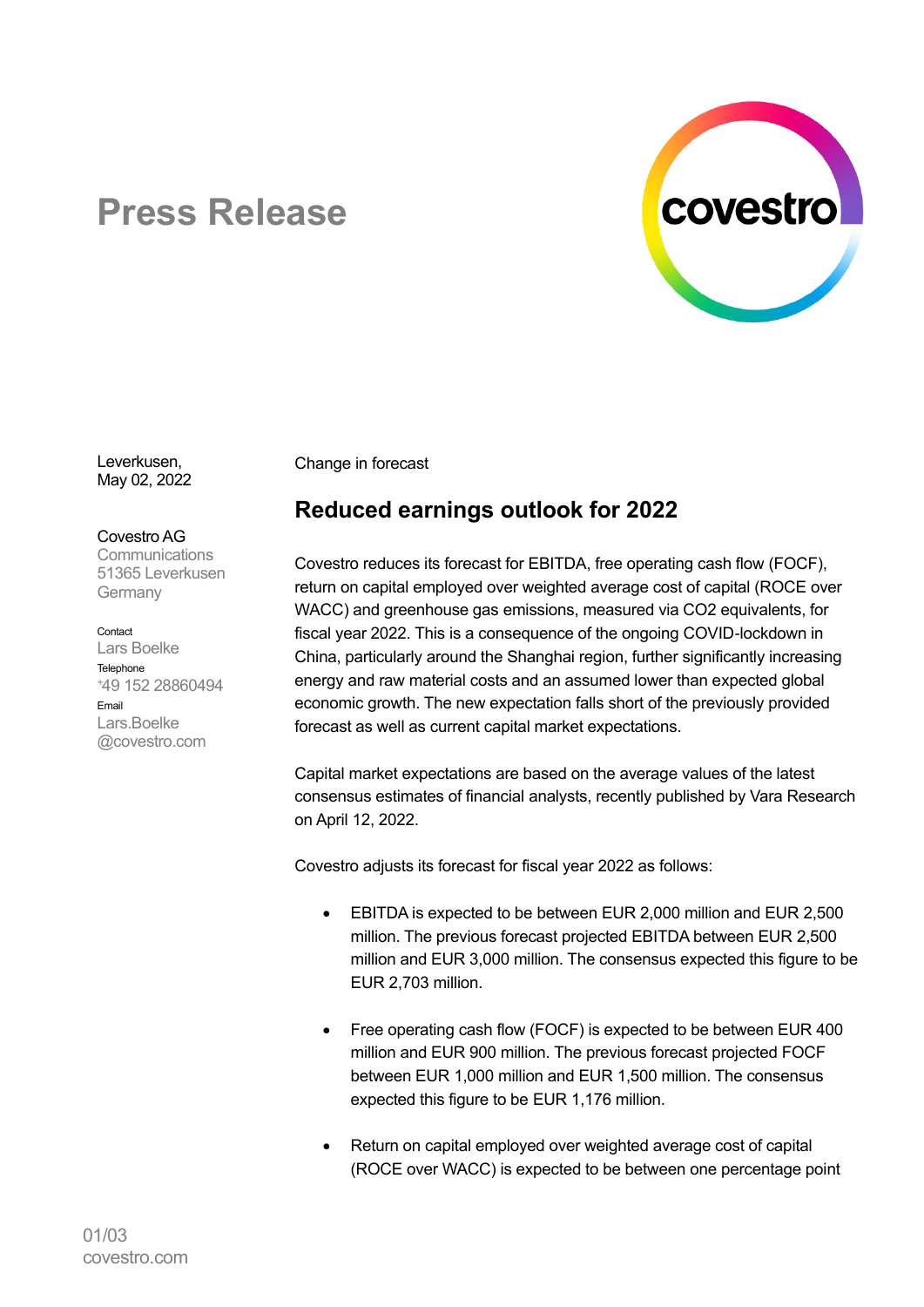

and five percentage points. The previous forecast projected ROCE over WACC between five percentage points and nine percentage points.

• Greenhouse gas emissions, measured via CO2 equivalents, are expected to be between 5.5 million tons and 6.0 million tons. The previous forecast projected greenhouse gas emissions between 5.6 million tons and 6.1 million tons.

In the first quarter 2022, Covestro EBITDA was EUR 806 million, which is in line with the previous forecast between EUR 750 million and EUR 850 million. The consensus expected this figure to be EUR 774 million. First quarter 2022 FOCF was EUR 17 million.

Second quarter 2022 EBITDA is expected to be between EUR 430 million and EUR 530 million.

The financial report for the first quarter 2022 will be published on May 3, 2022.

## **About Covestro:**

Covestro is one of the world's leading manufacturers of high-quality polymer materials and their components. With its innovative products, processes and methods, the company helps enhance sustainability and the quality of life in many areas. Covestro supplies customers around the world in key industries such as mobility, building and living, as well as the electrical and electronics sector. In addition, polymers from Covestro are also used in sectors such as sports and leisure, cosmetics and health, as well as in the chemical industry itself.

The company is committed to becoming fully circular and is striving to become climate neutral by 2035 (scope 1 and 2). Covestro generated sales of EUR 15.9 billion in fiscal 2021. At the end of 2021, the company had 50 production sites worldwide and employed approximately 17,900 people (calculated as full-time equivalents).

Find more information at **[www.covestro.com](http://www.covestro.com/)** Follow us on Twitter: **[https://twitter.com/covestro](http://www.twitter.com/covestro)** Also read our blog at **[www.covestro.com/blog](http://www.covestro.com/blog)**

## **Forward-looking statements**

This news release may contain forward-looking statements based on current assumptions and forecasts made by Covestro AG. Various known and unknown risks, uncertainties and other factors could lead to material differences between the actual future results, financial situation, development or performance of the company and the estimates given here. These factors include those discussed in Covestro's public